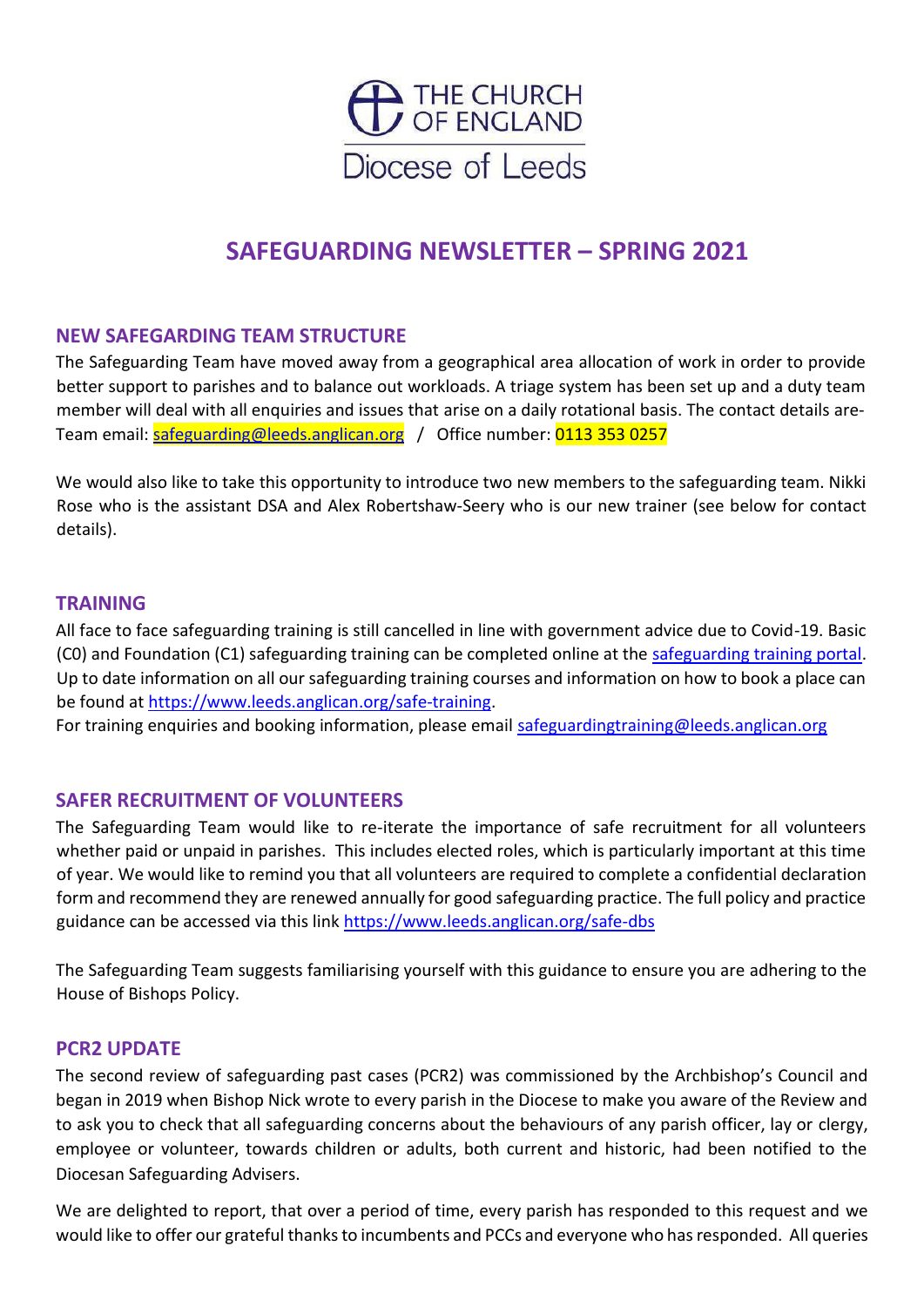or questions, and all concerns raised by you, have been/are being dealt with according to the practice guidance. This exercise made demands on both parishes and Safeguarding Advisers, who continue to deal with day-to-day casework, but are now dealing with additional historic allegations of abuse.

The PCR2 Reference Group was set up in line with the practice guidance and has met on four occasions. Its role is to ensure robust risk management of the Review Process, and to ensure support for anyone impacted by this work, specifically to ensure that those who have survived abuse are appropriately supported and cared for. Notes of the meetings and details of the Terms of Reference, the Project Plan and the policy for supporting those surviving abuse can be found on the safeguarding pages of the Diocesan website.

Three part-time Independent Reviewers began the work of reviewing files, but the Covid pandemic has caused work to start and stop throughout the year. At the end of 2020, approximately one third of the files in scope had been reviewed.

The Review was expected to conclude by March 2021, but because of the unavoidable delays, is likely to run on through much of 2021. What is important is that the Review continues as thoroughly as it has begun, in order to respond to historic allegations and ensure those who have survived abuse are properly cared for.

## **SAFEGUARDING DASHBOARD**

Safeguarding Dashboard has gone live following a six-week successful trial with 10 churches and a cathedral located throughout the diocese. Due to the positive feedback, the Diocese of Leeds has invested in this new tool, which we are confident will be of great assistance. This is a tool designed specifically to assist Parish Safeguarding Officers with their safeguarding responsibilities. Safeguarding Dashboard is designed to make life simpler. It displays a clear and simple dashboard on a mobile phone, tablet or computer. The home page allows the safeguarding officer, incumbent, churchwardens and other authorised users to see the status of compliance at a glance. Green lights bring reassurance that all is well; amber means that action is needed, and red means it is urgent. The feedback has been overwhelmingly positive with comments such as-

- I have found it a useful tool in helping me in my role as a PSO and I particularly like the fact that it generates an action plan to work from.
- It gives me confidence and reassurance in my role as Safeguarding Officer.
- I think it is a very useful tool and will certainly assist me as PSO, the Vicar and PCC to be satisfied that we are on track and keeping on top of our responsibilities.
- I think this will be a great help to parishes and PSO's, as they can see/check easily what is covered and what needs to be done. It will also be of help when people step down and new people step into the roles, as it will be very easy and clear for them to see what the status is.
- I am pleased with the Dashboard. It's a great tool to make sure you have dotted all the I's and crossed all the t's which are so easily missed. I loved the structured approach and the ability to print off reports.

An introductory email explaining this new system has been sent out to all PSO's and all those who will be added as viewers such as Churchwardens and Incumbents. We believe this to be an extremely easy to use tool and would encourage all PSO's to accept their invitation and to start using this system. It will help you!

The attached video link clearly demonstrate how Dashboards work. <https://vimeo.com/315725141>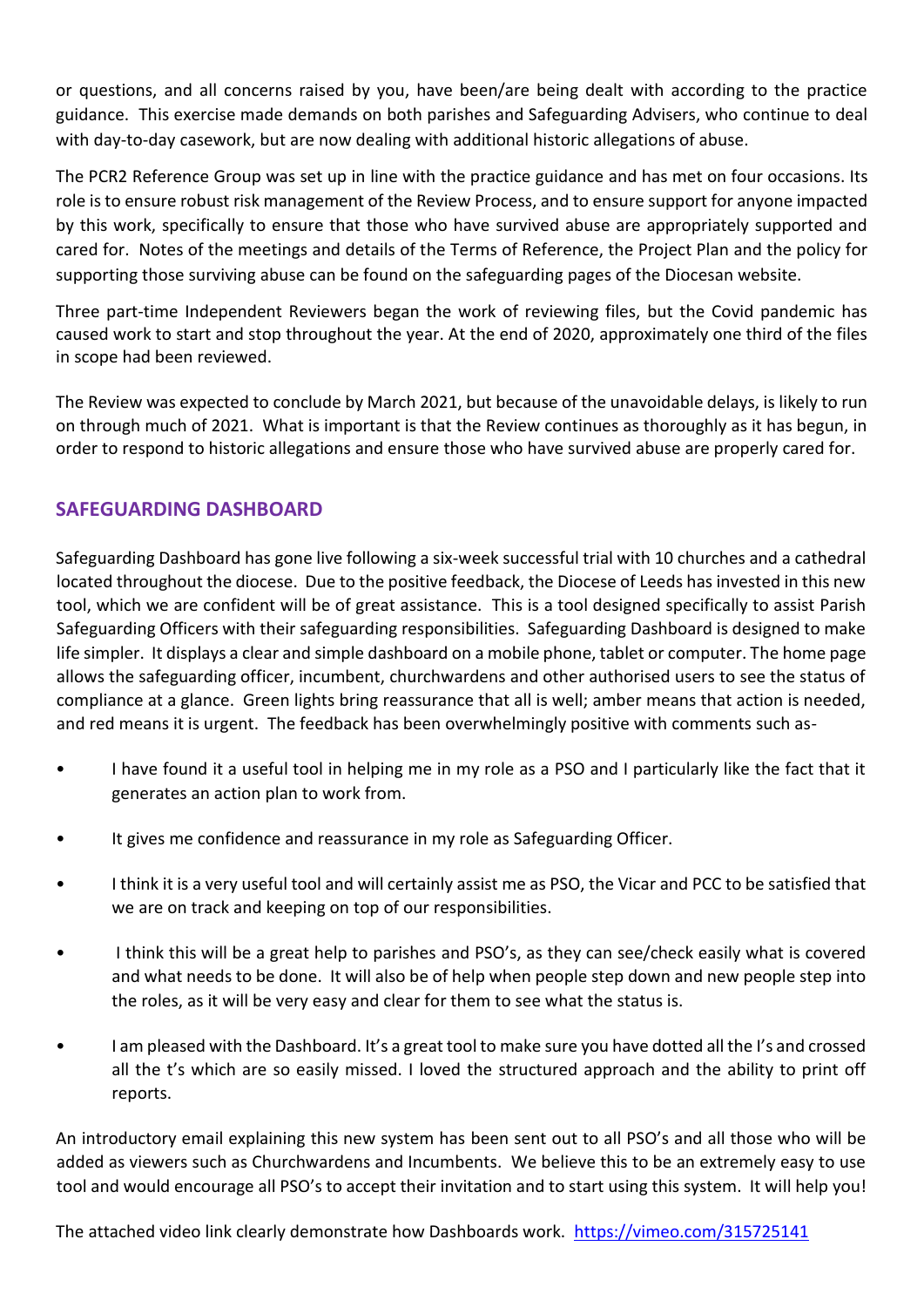In each deanery area, we will be looking to set up a Safeguarding Dashboard Champion to assist and encourage the use of this system with other PSO's in your area. If you feel that you have grasped the system quickly and are an advocate of it, we would be grateful if you could contact the safeguarding team, so we can highlight whom the Dashboard Champions are to go to for each Could we ask that all incumbents to advise Nicola Thurlow [\(nicola.thurlow@leeds.anglican.org\)](mailto:nicola.thurlow@leeds.anglican.org) of any changes of roles, supplying up-to-date names and email addresses to ensure that all of our databases are kept up-to-date, this is particularly important as Dashboard is rolled out.

#### **POCKET SAFEGUARDING GUIDE**

At the end of this newsletter, there is a tear off slip for those who wish to keep a safeguarding pocket guide with them for useful contacts. We are unable to provide the cards that we hand out in training due to covid and the cancellation of face-to-face contact. We hope to have the contact cards available once again when we are in a position to have face-to-face training.

## **CHILD OR ADULT IS AT IMMEDIATE RISK – WHAT TO DO**

If a child or adult is at *immediate* risk of significant harm, in the first instance you should always contact **[your local social services team](http://www.leeds.anglican.org/sites/default/files/Contact%20numbers%20-%20Children%20and%20Adult%20Services.pdf)** or local police (call 999). You must then inform the Safeguarding Team

#### **OUT OF HOURS ADVICE**

A DSA will usually be available between 09.00 and 17.00, Monday to Friday. Please see below for contact details of the DSAs. If you require URGENT safeguarding advice outside these hours, or if you are unable to speak to a DSA, then please contact your Archdeacon. If they are unavailable then you must contact any of the Archdeacons in the Diocese of Leeds.

### **ALL SAFEGUARDING ENQUIRIES**

Please note the change of contact numbers for the Diocesan Safeguarding Team. This should be your first point of contact for reporting issues or making enquiries.

Team email: [safeguarding@leeds.anglican.org](mailto:safeguarding@leeds.anglican.org)

**Office number: 0113 353 0257**



[Jenny Leccardi](mailto:Jenny%20Leccardi%20%3cJenny.Leccardi@leeds.anglican.org%3e)

Diocesan Safeguarding Adviser 0113 3530 259 07872 005189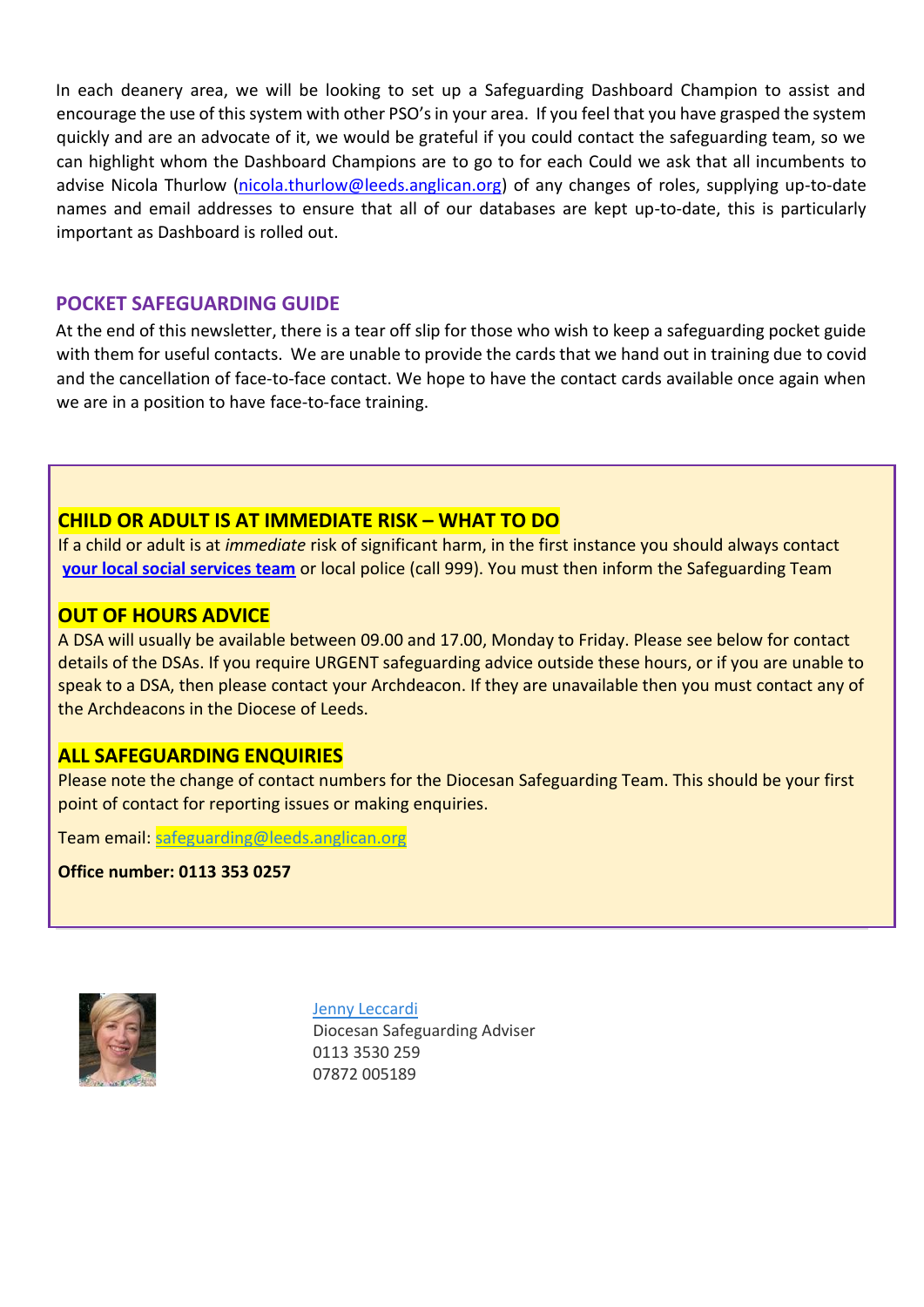

#### [Narinder Lyon](mailto:Narinder%20Lyon%20%3cnarinder.lyon@leeds.anglican.org%3e)

Diocesan Safeguarding Adviser 0113 3530 256 07872 005309



#### Carla [Darbyshire](mailto:Carla%20Darbyshire%20%3cCarla.Darbyshire@leeds.anglican.org%3e)

Team Leader - Safeguarding Advisor 0113 3530 258 07399 809732



#### [Nikki Rose](mailto:Nikki%20Rose%20%3cNikki.Rose@leeds.anglican.org%3e) Assistant Safeguarding Adviser 0113 353 0304 07903197497



[Alex Robertshaw-Seery](mailto:Alex%20Robertshaw-Seery%20%3cAlex.RobertshawSeery@leeds.anglican.org%3e) Safeguarding Training Officer 07903 197505

# **Please tear off to keep**

……………………………………………………………………………………………………………………………………………………………………..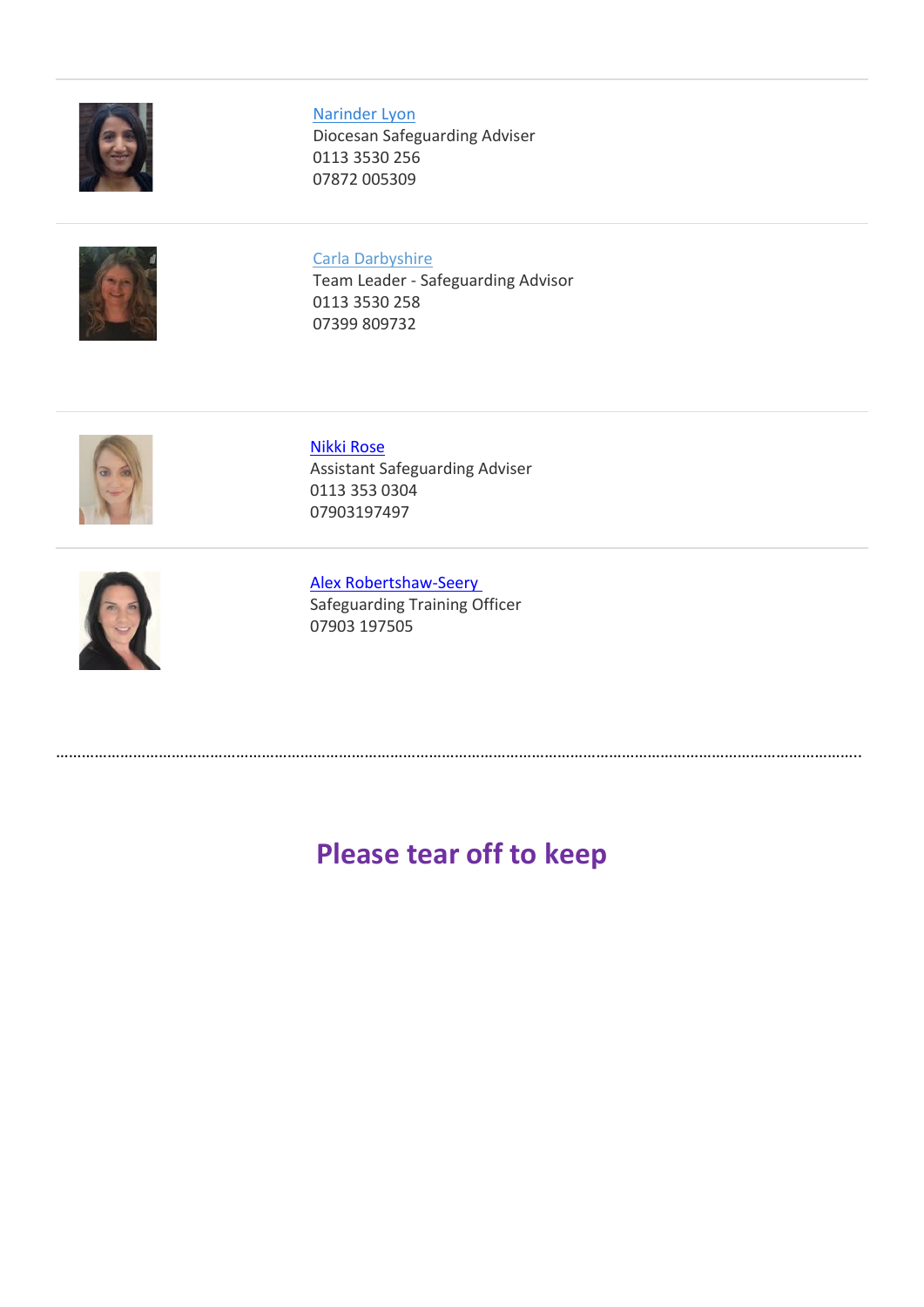

# **Pocket Safeguarding Guide**

**If a child or adult is at immediate risk of significant harm, in the first instance you should contact your local social services team or police. You must then inform your Diocesan Safeguarding Adviser.** 

**FOR GENERAL SAFEGUARDING ENQUIRIES PLEASE CALL 0113 353 0257**

Team email: [safeguarding@leeds.anglican.org](mailto:safeguarding@leeds.anglican.org)

Your Local Council (Children and Adults): see the Safeguarding page of the [diocesan website](https://www.leeds.anglican.org/safe) for a full list of in and out of hours contact numbers.

Contact details of the person who YOU NEED TO CONTACT IN AN EMERGENCY

Police: 999 if emergency Police: 101 non emergency

Name:

Tel:

Mobile

Email

# **What to do if...**

#### **You have concerns about possible abuse (including allegations):**

- 1. in an emergency, call emergency services 999
- 2. otherwise, consult the person to whom you are responsible
- 3. decide whether to seek advice or to make an immediate referral to police or social care
- 4. always contact the Diocesan Safeguarding Adviser
- 5. keep a record of what happened, your concerns and your actions
- 6. tell your parish priest
- 7. only tell others who need to know

#### **A child, young person or adult wishes to disclose they have been abused:**

- 1. listen, keep listening, do not question or investigate
- 2. do not promise confidentiality; tell them we need to share this
- 3. assure them they are not to blame
- 4. tell them what you are going to do and that they will be told what happens
- 5. make careful notes of what is said, record dates, times, events and when you are told